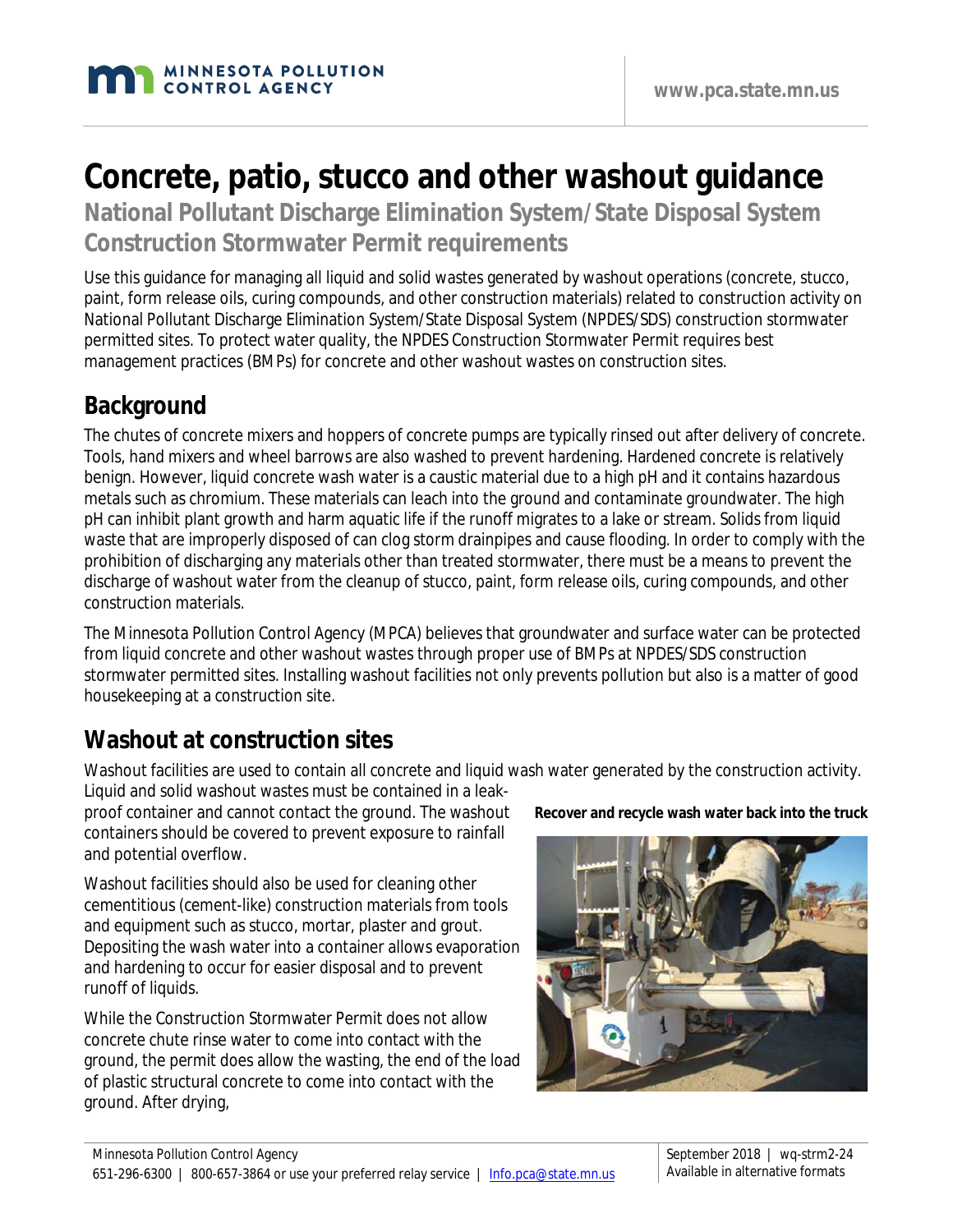the remaining solids may be used as a fill material, a component in recycled aggregate or any other commercially useful application. Up to 0.5 cubic yards of concrete solids may be managed/buried on-site. If concrete solids are buried on-site, they should be at least two feet below the surface and must not be buried within three feet of the groundwater table. Quantities larger than 0.5 cubic yards of concrete solids must either be managed with the rest of the site's solid wastes or obtain an approval from the MPCA's solid waste program for other beneficial use options.

There are circumstances where concrete washout may be allowed onto a prepared compacted roadbed. This allowance is intended for slip form paving type machines that cannot be readily moved off the paving area to a washout station. The area where wash water will flow onto must be compacted and will be paved over the next day. There must be a barrier of some type to keep the wash water on the compacted roadbed until it dries. This allowance is not intended for truck washouts.

A concrete washout sign must be installed at each temporary washout facility to inform the site personnel to use the designated facilities. The facility should be located close to the concrete pouring or mixing operation and be easily accessible by concrete mix trucks. It is also important to locate the facility so that spills or overflows will be directed away from storm drain inlets, curb and gutters, water conveyances or surface waters. The facility will need to be inspected regularly for leaks, damage, or potential overflow and receive regular maintenance.

### **Washing of applicators and containers used for paint, concrete, or other materials**

The permittee must comply with the prohibition of discharges other than stormwater (Item 2.3) that includes the washout and cleanout of stucco, paint, concrete, form release oils, curing compounds, and other construction materials. The permittee must provide effective containment for all liquid and solid wastes generated by washout operations and provide an effective means to eliminate the discharge of these wastes to the site or receiving waters. To comply, the permittee should evaluate and incorporate methods in the Stormwater Pollution Prevention Plan to prevent these

discharges such as:

- 1. Direct all wash water into a leak-proof container or leakproof pit. The container or pit must be designed so that no overflows can occur due to inadequate sizing or precipitation
- 2. Handle washout or cleanout wastes as follows:
	- Do not dump liquid wastes in storm sewers
	- Dispose of liquid wastes properly
	- Remove and dispose of hardened concrete waste consistent with the handling of other construction wastes
- 3. Locate any washout or cleanout activities as far away as possible from surface waters and stormwater inlets or conveyances, and, to the extent practicable, designate areas to be used for these activities and conduct such activities only in these areas.

### **Best management practices**

**Self-contained washout facility**



There are many BMP options for disposal of liquid and solid wastes from washout activities. Many ready mix trucks are now equipped with the ability to collect chute wash water and solids and return them to the concrete plant for recycling or re-use.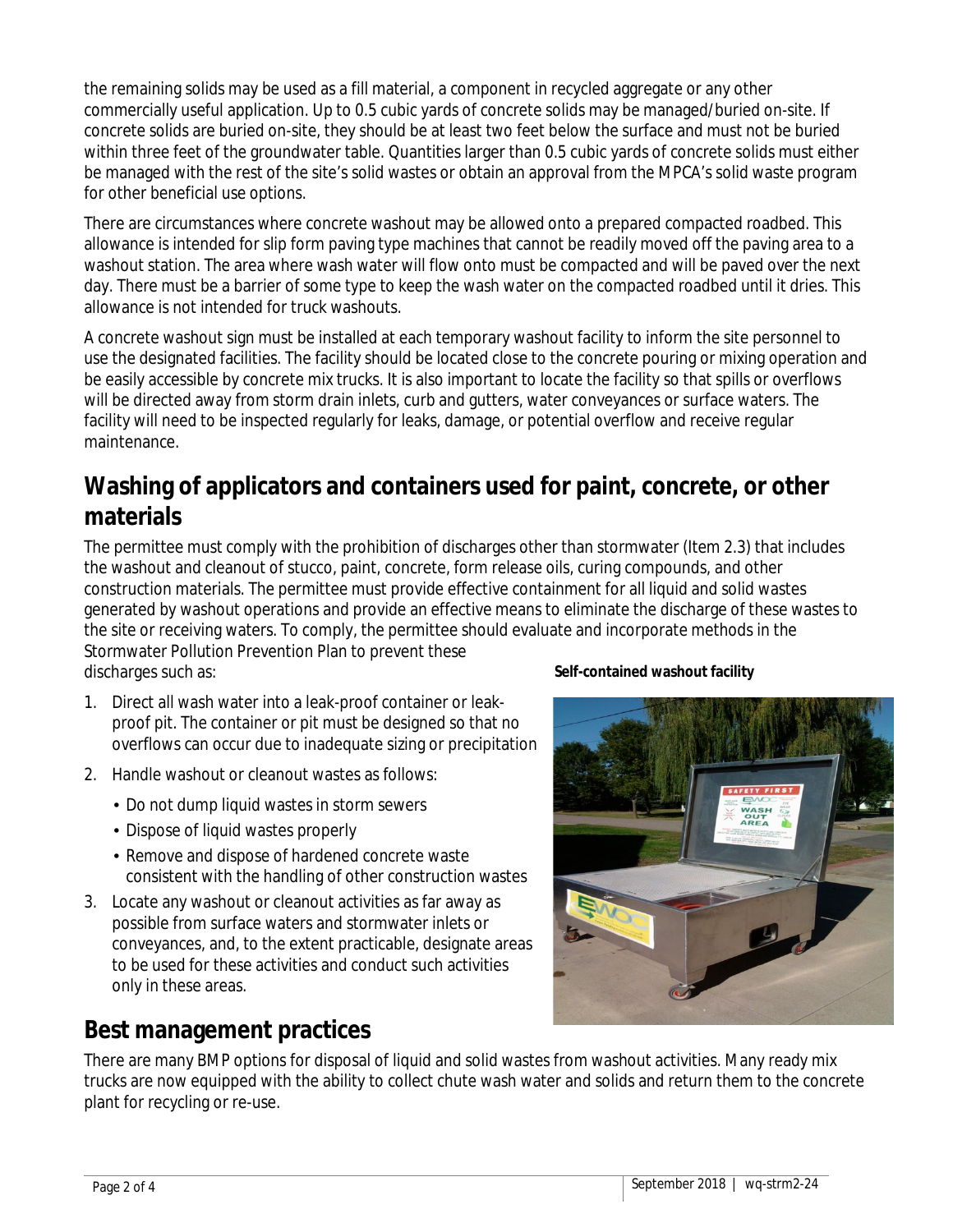Services are also available for hire that deliver a prefabricated washout container to collect concrete chute rinse water as well as wash water from tools and equipment generated on-site. Some services provide the containers

#### **Concrete washout service**



alone without providing maintenance and disposal of materials, while other companies offer complete service that includes delivery of containers and regular pickups of solid and liquid waste materials. If these options are not available, the site owner and contractor can install a washout containment facility. A leak-proof container can be purchased or constructed onsite using an impermeable plastic or vinyl liner. The operators at the site will need to ensure no rips or tears develop in the liners or the liner will need to be replaced.

Washout facilities should be designed to promote evaporation where feasible to harden the concrete or other washout wastes for disposal as a solid waste. Hardened concrete can also be crushed for reuse as a construction material. However, if stored liquids have not evaporated and the washout is nearing capacity, vacuum and dispose of the waste in an approved manner. The local municipal wastewater treatment plant may be contacted to determine if there are special disposal requirements for concrete or other washout waters at their facility.

If the waste is stored onsite, remove the liquids or cover the washout facility before predicted rainstorms to prevent overflows. Companies that offer prefabricated and watertight washout containers generally offer a vacuum service to remove the liquid material. In case of a spill, immediately contain the spread of the spill, recover spilled materials, clean up the area and properly dispose of materials.

Hardened concrete solids can be removed whole or broken up first depending on the type of equipment available on-site. In accordance with Minn. R. 7035.2860, subp. 4, item I; the hardened concrete can be used as a substitute for conventional aggregate. If the material is not utilized in accordance with the standing beneficial use determination referenced above, up to 0.5 cubic yards of concrete washout solids may be managed on-site. If concrete washout solids are buried on-site, they should be at least two feet below the surface and must not be buried in the groundwater table. Quantities larger than 0.5 cubic yards of concrete washout solids must either be managed with the rest of the sites solid wastes or obtain an approval from the MPCA's Solid Waste program for other beneficial use options.

### **Road construction concrete cutting or grinding slurry**

Other operations on-site such as saw cutting, coring, grinding and grooving or construction of exposedaggregate concrete surfaces may generate a similar liquid wastewater. Process wastewater generated by these operations cannot be discharged into any of the nation's waterways. The MPCA recommends that liquid and solid wastes generated by these operations be handled in accordance with the fact sheet *Road Construction Concrete Slurry Guidance* found at [http://www.pca.state.mn.us/index.php/water/water-types-and](http://www.pca.state.mn.us/index.php/water/water-types-and-programs/stormwater/construction-stormwater/road-construction-concrete-slurry-guidance.html)[programs/stormwater/construction-stormwater/road-construction-concrete-slurry-guidance.html.](http://www.pca.state.mn.us/index.php/water/water-types-and-programs/stormwater/construction-stormwater/road-construction-concrete-slurry-guidance.html)

### **Local requirements**

In addition to state requirements, please note that there may be city, county or watershed management organization requirements that may be more stringent than those found in the NPDES/SDS Construction Stormwater Permit.

# **Definitions**

Concrete-chute rinse-off water: Liquid wastes generated when a ready mix truck operator washes nonstructural concrete materials off the chutes used to deliver concrete to a project.

Concrete equipment and tools rinse-off water: Liquid wastes generated when a concrete contractor or finisher washes non-structural concrete materials off tools or equipment used to place or finish concrete.